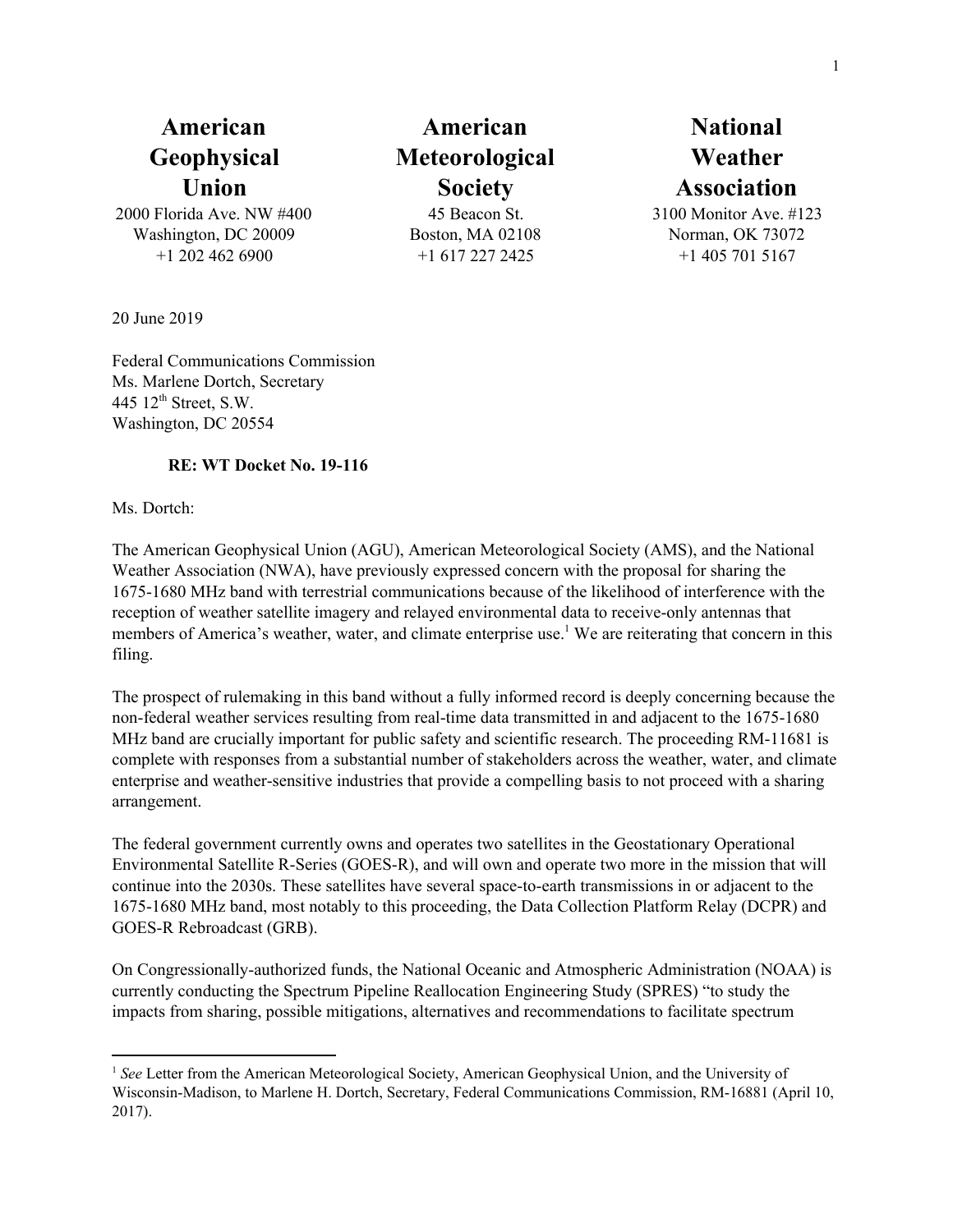sharing in the band."<sup>2</sup> Given the relevance to the questions asked in the Notice of Proposed Rulemaking (NPRM), rulemaking in 1675-1680 MHz should not continue without the aforementioned finished NOAA study to inform the record and course of action.

In the interim, we recommend that the Commission establish a process for parties in the weather, water, and climate enterprise to freely and voluntarily register their receive-only antennas in 1675-1695 MHz. Furthermore, as part of the registration process, the Commission should voluntarily request information about a prospective filer's specific timeliness requirements for the weather data received from their antenna(s), whether alternative methods of accessing the same data are available at the filer's geographic location without substituting the consistency or reliability of the feed, and whether the filer communicates or transmits time-sensitive environmental information of any form, such as weather imagery or warnings, to federal, state, or local government entities or other public safety organizations.

If the Commission elects to continue to rulemaking in the 1675-1680 MHz band, which we do not support given the ongoing concerns, voluntarily registered users should be deserving of interference protections on par with incumbent federal users. This should not materially impact the value or shared use of the 1675-1680 MHz band for terrestrial communications because respondents to this docket in favor of sharing stipulate the number of such users to be "100 or fewer".<sup>3</sup>

Some users may benefit from their geographic proximity to proposed federal protection zones. Because NOAA provides contracts and grants to academic and industry partners for the purpose of conducting research into atmospheric phenomena that requires the timeliest and most reliable collection of data, failure to properly protect incoming data could jeopardize subsequent funding opportunities for organizations that do not reside within protection zones. America's weather enterprise is founded on fair and open access to government-provisioned weather data regardless of geographic location and academic, industry, or government affiliation.

In addition to the satellite broadcast (GRB), NOAA currently serves weather satellite data via a commercial cloud service and terrestrial delivery to users without the means or need for a routine, reliable satellite-transmitted feed. This is an important and useful repository for many users.

However, routine monitoring<sup>4</sup> of the data on the Amazon Web Services (AWS) cloud based on the NOAA Product Distribution and Access (PDA) service reveals substandard latency and poor data quality for real-time decision-making on severe weather or similar applications. For example, full disk imagery is routinely delayed by approximately one to two minutes, with the most substantial impacts during the day. Earlier in June 2019, the latency of full disk and other images were regularly as high as three to seven minutes, far too significant for timely weather bulletins. The latency and quality are in stark contrast to the superior GRB service.

<sup>&</sup>lt;sup>2</sup> See "Spectrum Pipeline Request 1675 - 1680 MHz Engineering Study (SPRES) Program", presentation to the National Academies of Sciences, Engineering, and Medicine Committee on Radio Frequencies from Al Wissman, NOAA, https://www8.nationalacademies.org/pa/projectview.aspx?key=48813, slide 3 (May 16-17, 2019).

<sup>3</sup> *See* Letter from Gerard J. Waldron, counsel, Ligado Networks, to Marlene H. Dortch, Secretary, Federal Communications Commission, WT Docket No. 19-116 (June 5, 2019).

<sup>4</sup> The University of Wisconsin-Madison Space Science and Engineering Center (SSEC) operates a data center that makes routine monitoring of multiple sources possible.